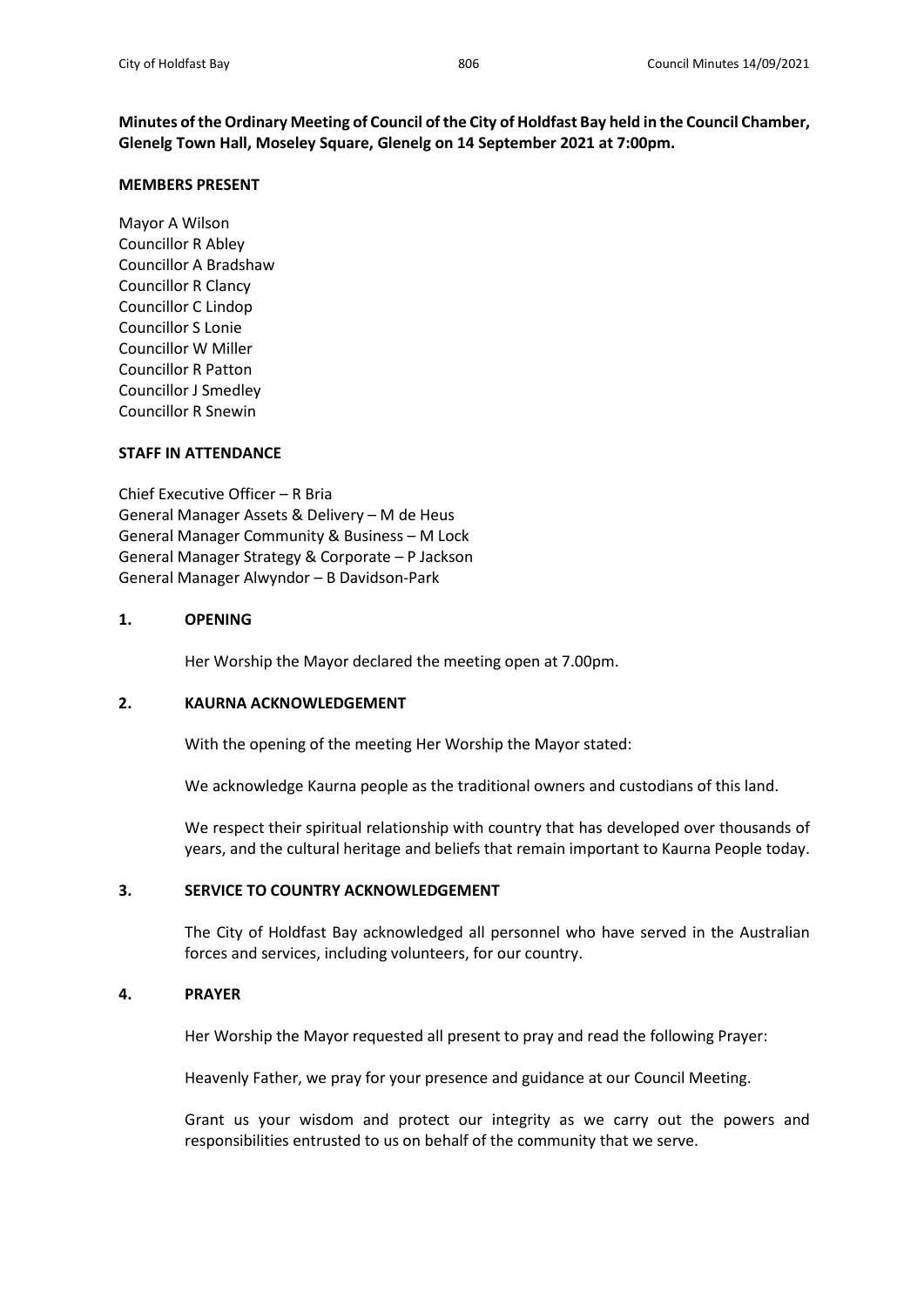## **5. APOLOGIES**

- 5.1 Apologies Received Councillor J Fleming
- 5.2 Absent Councillor P Chabrel (Leave of Absence)

## **6. ITEMS PRESENTED TO COUNCIL -** Nil

## **7. DECLARATION OF INTEREST**

Members were reminded to declare their interest before each item.

## **8. CONFIRMATION OF MINUTES**

## **Motion C140921/2400**

**That the minutes of the Ordinary Meeting of Council held on 24 August 2021 be taken as read and confirmed.**

Moved Councillor Abley, Seconded Councillor Lonie **Carried Unanimously**

## **9. PUBLIC PRESENTATIONS**

- 9.1 **Petitions** Nil
- 9.2 **Presentations** Nil
- 9.3 **Deputations** Nil

## **10. QUESTIONS BY MEMBERS**

10.1 **Without Notice**

## 10.1.1 **Merry-Go-Round Noise, Moseley Square**

Councillor Miller asked a question in relation to the loud noise from the merry-go-round in Moseley Square.

Chief Executive Officer took the question on notice.

## 10.1.2 **Councillors Viewing of Chapel Street Construction Works**

Councillor Snewin asked if Councillors could view the Chapel Street construction works to see progress.

General Manager Strategy & Corporate provided a response.

## 10.1.3 **Damage to Glenelg Jetty**

Councillor Smedley asked a question in relation to the damage to Glenelg Jetty recently and what action is underway.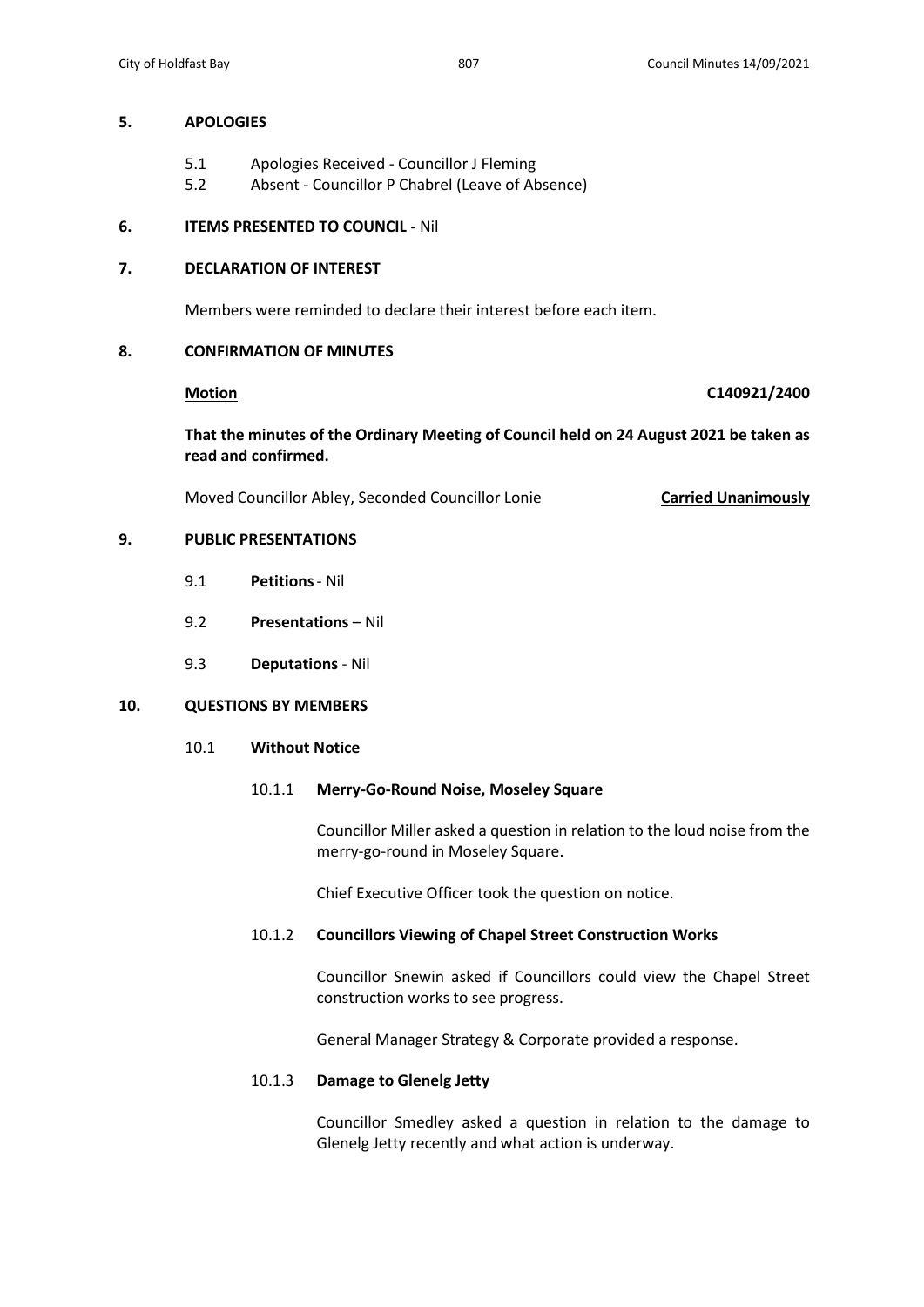Chief Executive Officer provided a response.

#### 10.1.4 **Lighting around Summertown Studio, Somerton Park**

Councillor Lindop asked a question in relation to considering passive lighting around the Summertown Studio, Somerton Park and the pizza business as there are often queues on the footpaths surrounding them.

Chief Executive Officer took the question on notice.

## 10.2 **On Notice**

#### 10.2.1 **Rubbish and Microplastics on Brighton Beach** (Report No: 314/21)

Councillor Lindop asked the following questions:

**Is Council Administration aware of public and residents' concerns regarding a very visual apparent increase in rubbish, and in particular micro-plastics at Brighton Beach?** 

**Can Council Administration please investigate this matter further? Is it coming from the pumped slurry sand? Is there a way to filter the microplastics to stop this contamination?**

**Has the Environment Protection Agency been brought in? Or are the Coast Protection Board aware or able to help with this issue?**

#### **BACKGROUND**

There have been a lot of comments and concern from residents about the amount of "microplastics" found at Brighton Beach.

Some of this rubbish comes through the Edward St drain, however, there has been a significant increase of microplastics found along the beach. This is occurring between Beach Rd and the edge of the slurry coming from the pumped sand from Glenelg.

## **ANSWER – M de Heus, General Manager Assets & Delivery**

Council Administration has been in contact with the Coast Protection Board (CPB) in regard to the plastics on the beach. The Environmental Protection Agency visited the sand pumping operation during the week of 30th August 2021 in response to complaints.

The cause of the pollutants is people littering either at the beach, in the water or within the catchment and the stormwater carrying the pollutants to the beach.

CPB through screening and Council through street sweeping, beach combing, catchment management and GPT installation and maintenance reduces the pollution on the beach.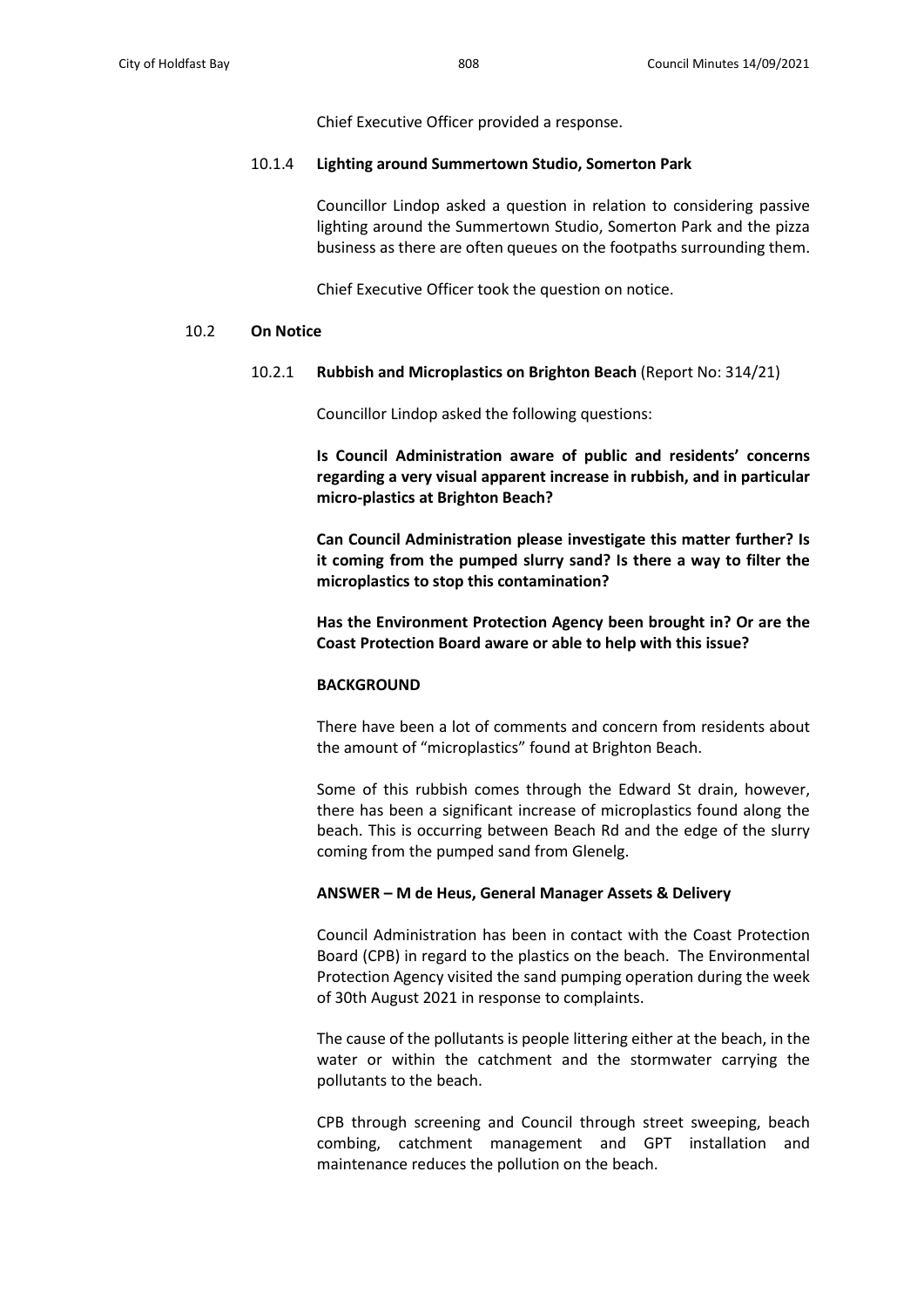CPB has advised that the sand pumping operation screens out items sized larger than 20 mm and has removed thousands of pieces of plastic and other rubbish from the coast through its screening process.

Some of the items in the photos appears to be larger than this, which means that the sand pumping screening would have removed it. The Coast Protection Board will investigate whether a smaller screen size can be used but it will not be a complete solution.

The coastal storms this year mobilised a large amount of sand from the beach into nearshore waters including the pollutants that the sand contains. It is possible that some of the pollutants in the sand are being brought back onto the beaches through tidal movements.

Council's stormwater pipes are a carrier of road pollution including microplastics which ultimately discharge into the marine environment. Winter 2021 was a wetter than average winter with more pollutants on roads being carried into Councils stormwater network prior to being collected by Councils frequent and targeted street sweeping program. There are several stormwater outlets around Brighton beach, some with Gross Pollutant Traps (GPTs). The GPTs are designed to trap pollutants in small to medium rainfall events only and allow bypass in less frequent larger storms.

Council Administration have arranged an additional beach cleaning commencing 9 September to collect the larger plastics and litter on the beach. The annual beach cleaning program will commence in October. The GPTs are due for their post winter clean in the next few weeks and are generally cleaned 3-4 times per year.

## 10.2.2 **Responsible Dog Ownership and Compliance Management along the Coast Park** (Report No: 315/21)

Councillor Lindop asked the following questions:

**Can Council Administration please provide information in regard to the City of Holdfast Bay Community Safety Team and the patrols they do, in particular along the Esplanade and Coast Path in the whole of the City?** 

**Do the Council Community Safety Team check for people walking dogs "off leash" on the footpath?**

**Has Council Community Safety Team issued any fines or warnings in the past 6 months to anyone walking their dogs and who has not picked up after their dog/s or were not carrying a bag to pick up after their dog/s?**

**Has Council Community Safety Team performed a "dogs on leash" or "pick up after your dogs" "blitz" in the past 12 months?**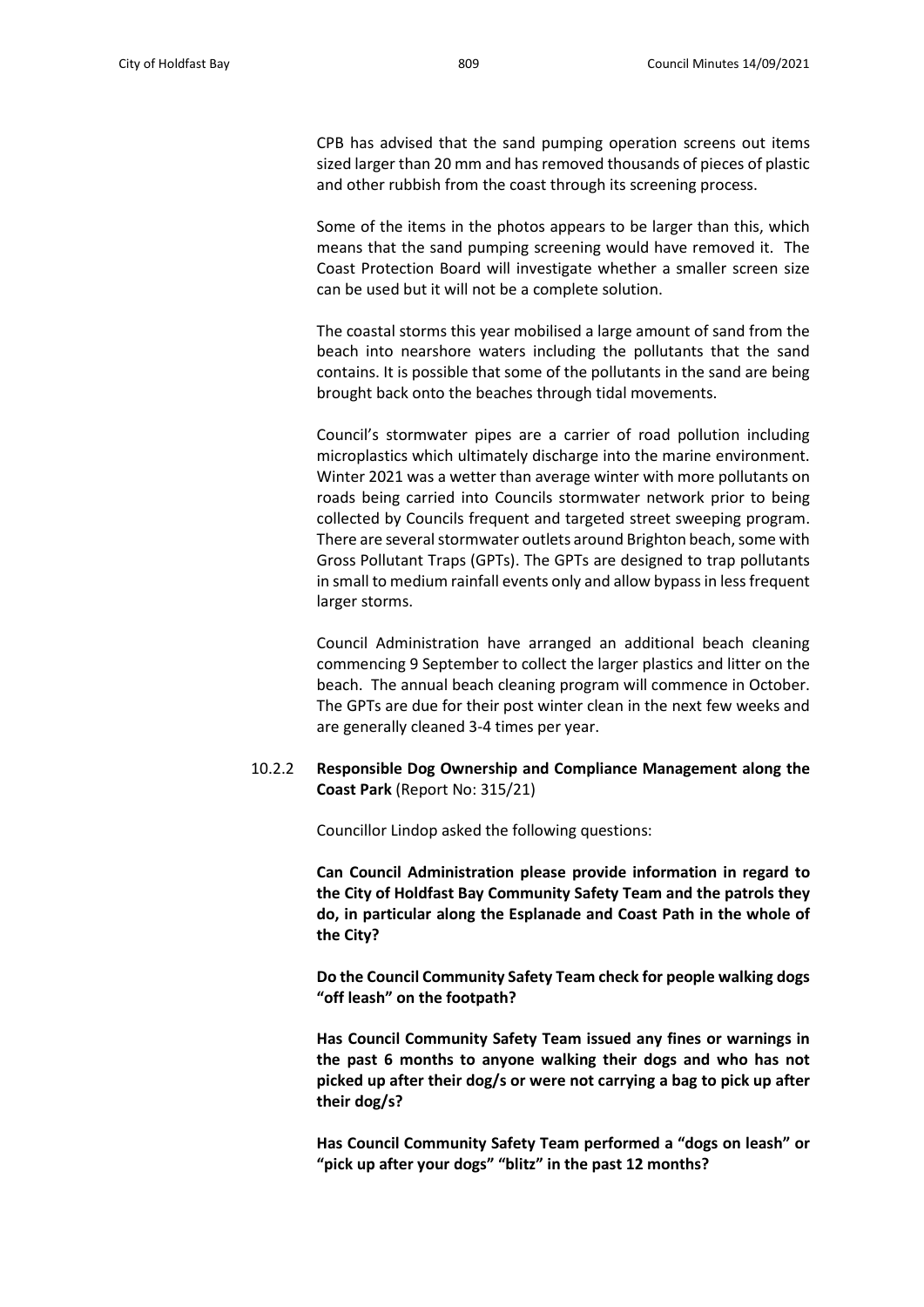#### **BACKGROUND**

There has been a lot of comments and concern from residents about dog faeces along the coast path in particular from Brighton to Seacliff.

The other complaint is dogs "off leash" along the footpath and if you want to walk your dog off leash, the beach is an option for you.

The issue is many people choose to walk along the coast path, instead of the beach due to the fact that this is supposed to be a location where dogs are on lead.

Some people even choose to take their dog on the footpath/coast path because they have a nervous dog, or a dog that they think can be aggressive, so prefer to walk where the dogs are on lead.

#### **ANSWER – M Lock, General Manager Community & Business**

Community Safety Officers undertake patrols every morning, beginning at 7am, 7 days a week. Throughout the day the Community Safety Officers carry out 2-3 additional patrols along the coast. The frequency of additional patrols is subject to the number of call outs and investigations citywide. A dedicated Beach Patrol Officer focuses on specific areas of the beach each day for a 6 month period over spring and summer.

The Community Safety Officers, as part of the daily patrols, are checking for dogs off leash on footpaths and report high levels of community compliance.

During beach patrols, the Community Safety Officers approach dog owners and check they have a dog poo bag and provide education around responsible dog ownership in cleaning up after their dog. Administration are currently assessing the need for patrolling earlier, in low light, where offenses may be occurring.

The Community Safety Officers have conducted a minor 'blitz' with 1-2 officers in particular areas of the coast across a condensed period. In addition to Community Safety Officers being present, VMS signage indicating a 'blitz' in the area coupled with digital media education campaigns have resulted in improved compliance. However, this year the Community Safety Officers are planning a more comprehensive 'blitz' with all 4 officers and beach patrol officer in the morning patrolling during peak morning during school holidays - replacing morning school patrols.

Importantly since these measures have been implemented the number of expiations issued to dog owners has increased from 7 in 2019-20 to 82 in 2020-21. Another positive result is that Customer Service has estimated an approximate 40% decrease in dog related complaints.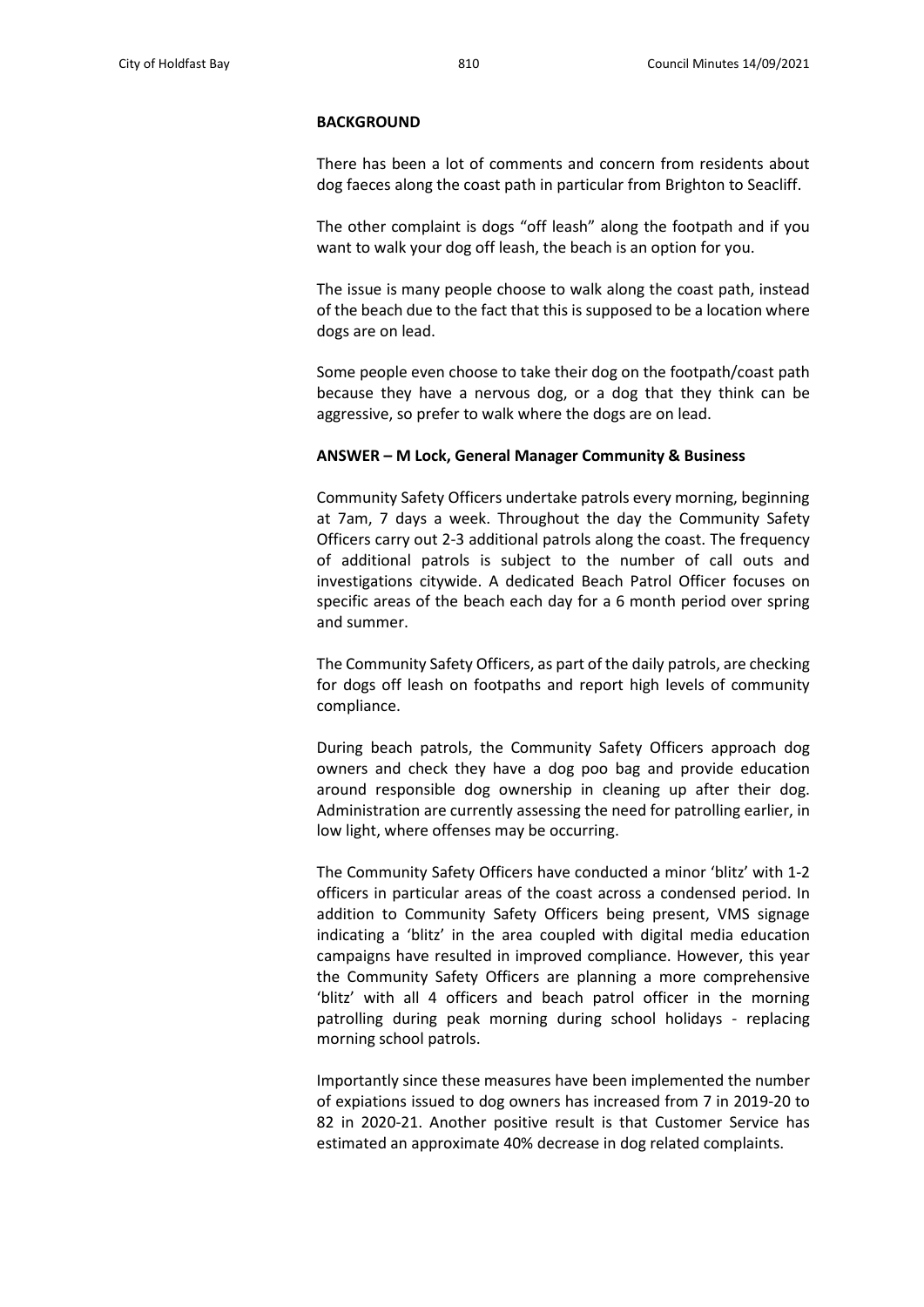Administration will continue to explore a number of other strategies to mitigate the impacts of non – compliance on the broader community.

## **11. MEMBER'S ACTIVITY REPORTS** - Nil

- **12. MOTIONS ON NOTICE** Nil
- **13. ADJOURNED MATTER -** Nil

#### **14. REPORTS OF MANAGEMENT COMMITTEES AND SUBSIDIARIES**

## 14.1 **Minutes – Audit Committee – 25 August 2021** (Report No: 302/21)

The public minutes of the meeting of the Audit Committee held 25 August 2021 were presented to Council for information and endorsement.

## **Motion C140921/2401**

- **1. That Council notes the public minutes of the meeting Audit Committee of 25 August 2021 namely:**
	- **(a) That the Audit Committee advises Council it has received and considered a Standing Items Report addressing:**
		- **• Monthly Financial Statements**
		- **• Risk Management and Internal Control**
		- **• Audit – External/Internal/Cyber Security**
		- **• Disaster Recovery Plans**
		- **• Public Interest Disclosures – previously Whistle Blowing**
		- **• Economy and Efficiency Audits**
			- **• Audit Committee Meeting Schedule**
	- **(b) That the Audit Committee:**
		- **(i) supports the draft Internal Audit Policy and Internal Audit Procedure to be submitted to Council for approval; and**
		- **(ii) notes the steps taken to address the recommendations in the Report.**
	- **(c) That the Audit Committee endorsed the 2021-22 Internal Audit Plan for adoption by Council.**

Moved Councillor Smedley, Seconded Councillor Snewin **Carried Unanimously**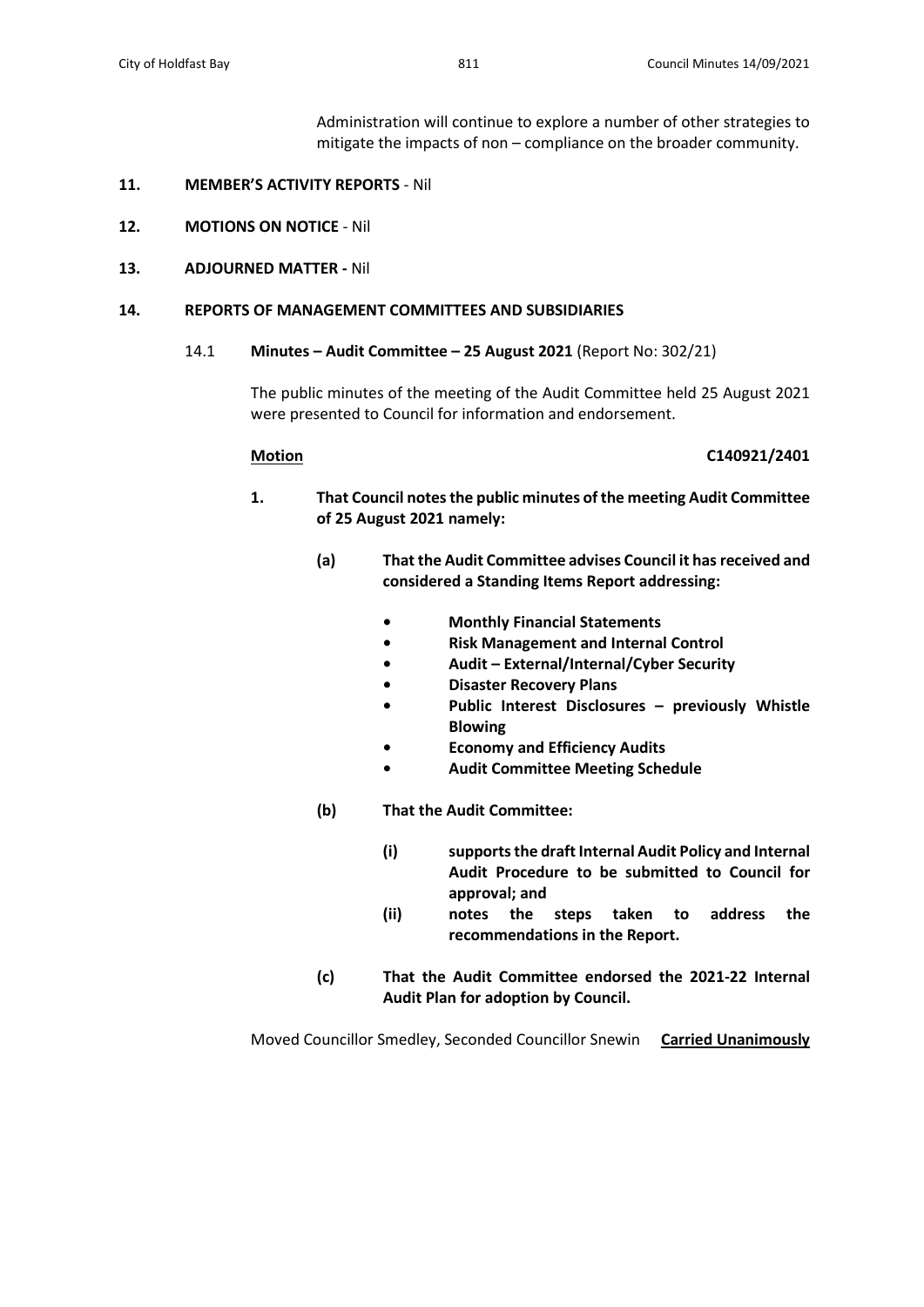## 14.2 **Information Report – Southern Region Waste Resource Authority Board Meeting – 23 August 2021** (Report No: 301/21)

The information reports of the Southern Region Waste Resource Authority (SRWRA) Board meeting held on 23 August 2021 were attached and provided for information.

## **Motion C140921/2402**

**1. That the Information Reports of the Southern Region Waste Resource Authority Board meeting held on 23 August 2021 be noted.**

## **RETAIN IN CONFIDENCE – Section 91(7) Order**

**2. That having considered Attachment 2 to Report No: 301/21 Information Report – Southern Region Waste Resource Authority Board Meeting – 23 August 2021 in confidence under Section 90(2) and 3(b) and 3(d) of the** *Local Government Act 1999***, the Council, pursuant to Section 91(7) of the Act orders that Attachment 2 be retained in confidence for a period of 24 months and that this order be reviewed every 12 months.**

Moved Councillor Lindop, Seconded Councillor Smedley **Carried Unanimously**

14.3 **Minutes – Jetty Road Mainstreet Committee – 1 September 2021** (Report No: 309/21)

> The Minutes of the Jetty Road Mainstreet Committee meeting held on 1 September 2021 were attached and presented for Council's information.

> Jetty Road Mainstreet Committee Agenda, Reports and Minutes are all available on Council's website and the meetings are open to the public.

## **Motion C140921/2403**

**That Council notes the minutes of the Jetty Road Mainstreet Committee of 1 September 2021.**

Moved Councillor Miller, Seconded Councillor Abley **Carried Unanimously**

## **15. REPORTS BY OFFICERS**

15.1 **Items in Brief** (Report No: 297/21)

These items are presented for the information of Members.

## **Motion C140921/2404**

**That the following items be noted and items of interest discussed:** 

**1. Glenelg Oval Masterplan Implementation Update**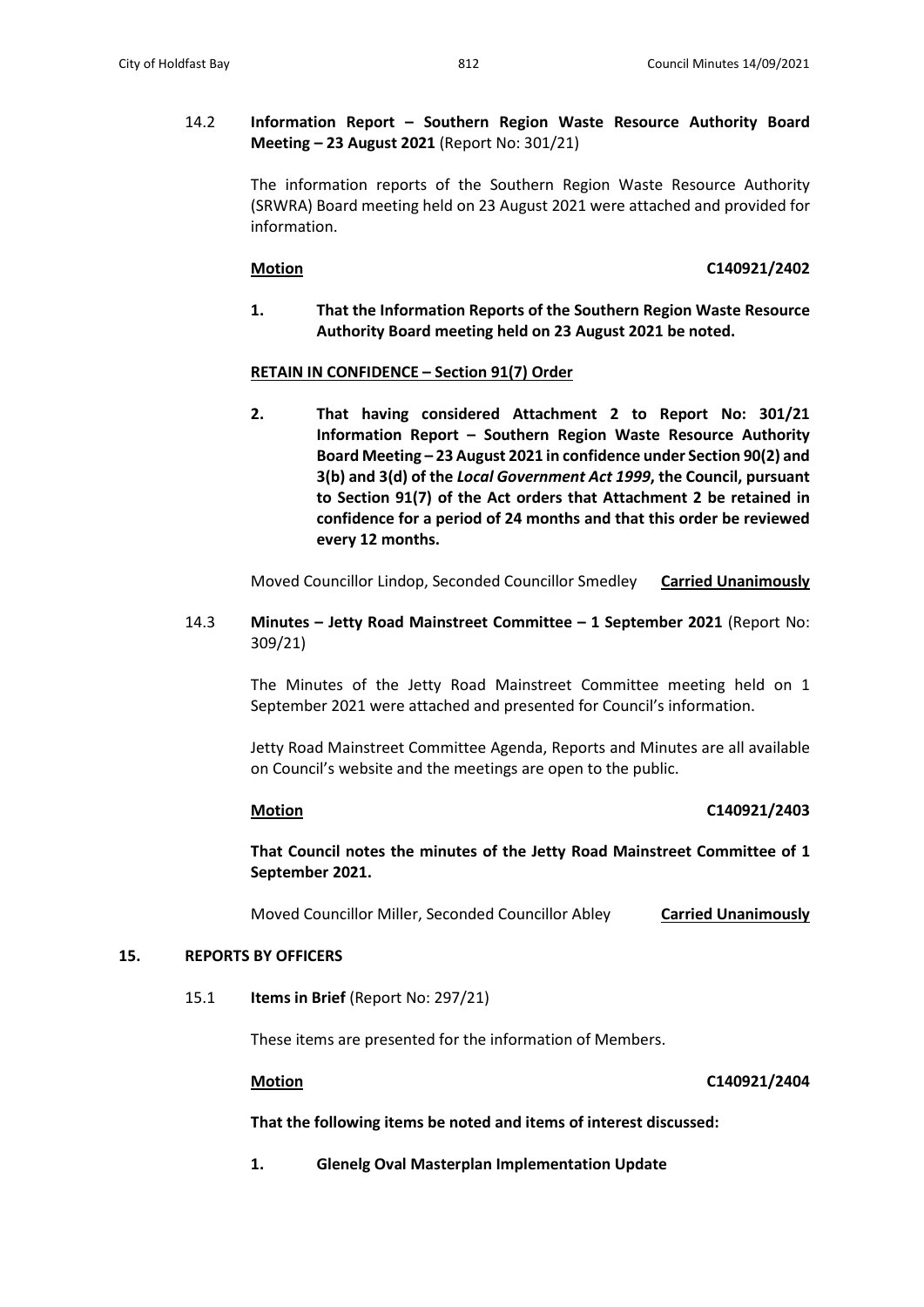- **2. Greening our Community Grants**
- **3. Commercial/Shopfront Grant for the City of Holdfast Bay**
- **4. Letter of Support for Redevelopment of 'Quarry Hill' from Minister for Planning and Local Government**
- **5. Internal Review of Council Decision Report**

Moved Councillor Lonie, Seconded Councillor Lindop **Carried Unanimously**

## 15.2 **Sister City Agreements** (Report No: 290/21)

*The Australian* Foreign *Arrangements (State and Territory) Arrangements Act 2020* (the Act) came into effect on 10 December 2020. The Act fosters a systematic and consistent approach to foreign engagement across all levels of Australian government. Any pre-existing local government foreign arrangements entered into prior to 10 March 2021 were required to be declared to the Department of Foreign Affairs and Trade (DFAT) via the online portal by 10 June 2021.

A search of Council records indicated that previous Councils had entered into a Sister City Agreement with the City of Hayama, Japan in 1997 (renewed in 2007), and a Sister Cities and Trade Agreement with the City of New Orleans, USA in 2001 (the Agreements).

The Agreements were reported to DFAT as required by the legislation, which raised the question of whether Council wanted to maintain them. The Agreements did not appear to have been terminated, which meant they were still in operation.

## **Motion**

**That Administration take the necessary steps to reinvigorate the Sister City Agreements with the City of Hayama, Japan dated 15 December 1997 and renewed on 27 May 2007, and the Sister City and Trade Agreement with the City of New Orleans dated 20 April 2001.** 

Moved Councillor Smedley, Seconded Councillor Miller

## **Adjournment C140921/2405**

That the motion be adjourned until administration brings back a report with further information and to allow Administration to contact the Cities to see if they wish to reinvigorate the Agreements.

Moved Councillor Lonie, Seconded Councillor Patton **Carried**

*[Councillors Miller and Clancy spoke to the motion and Cr Smedley as the mover retained the right of reply].*

## 15.3 **Council Policy Review** (Report No: 291/21)

Two Council polices have been reviewed and were presented to Council for adoption: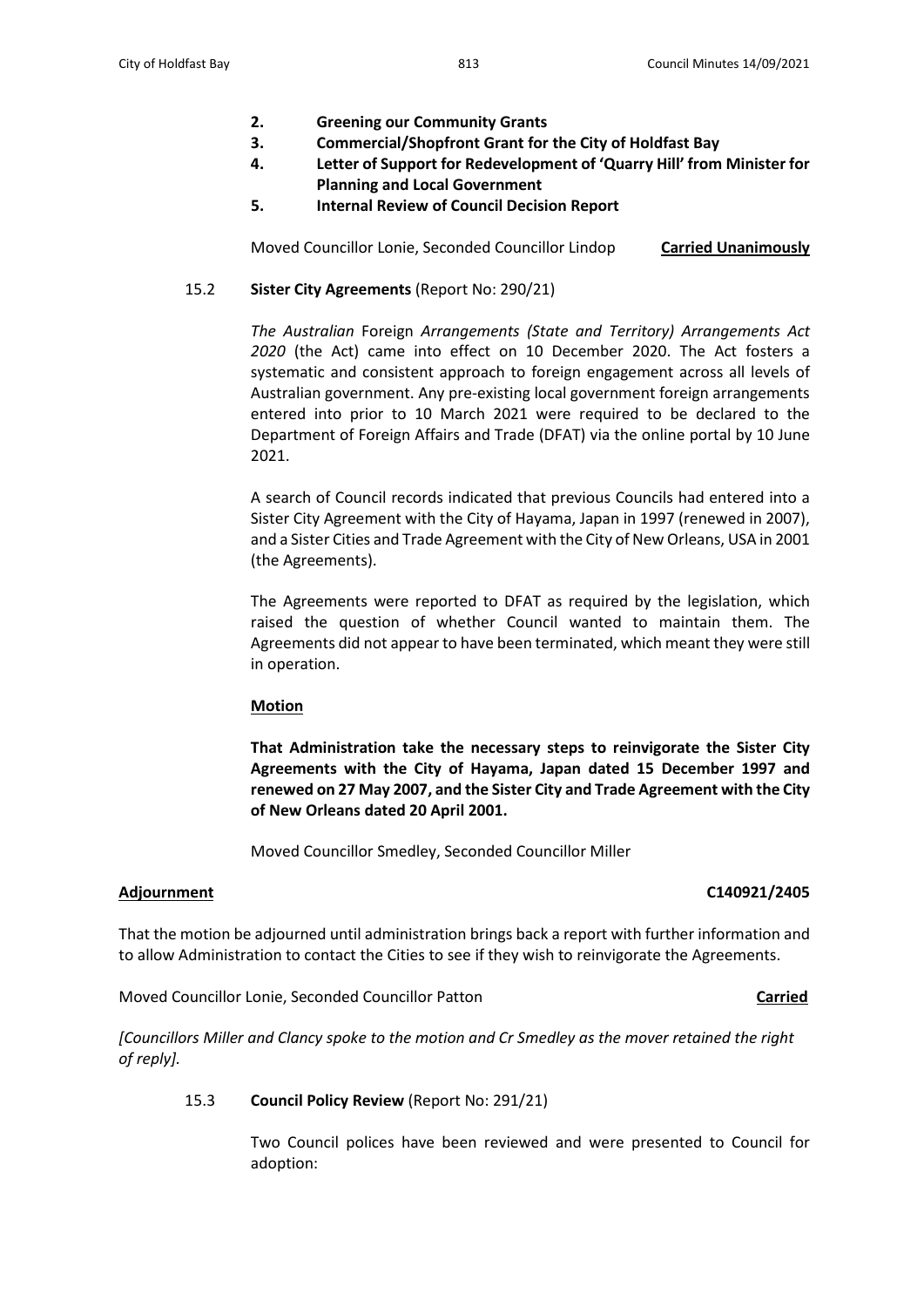- 1. Encroachments Policy Section 202 and 221 *Local Government Act 1999*
- 2. Liquor Licensing Policy

A tracked changes copy marked with proposed changes and a final version was attached for each policy.

As these policies did not require substantive changes or public consultation, they were presented as a collective for administrative efficiency.

#### **Motion C140921/2406**

## **That Council approve and endorse the following policies, as amended:**

- **• the Encroachments Policy – Section 202 and 221** *Local Government Act 1999***; and**
- **• the Liquor Licensing Policy.**

Moved Councillor Lonie, Seconded Councillor Miller **Carried Unanimously**

15.4 *Statutes Amendment (Local Government Review) Act 2021* **– Current Consultations** (Report No: 298/21)

> The *Statutes Amendment (Local Government Review) Act 2021* (the Review Act) was assented to by the Governor on 17 June 2021, however it was yet to commence.

> The Local Government Association (LGA) has been working closely with the Office of Local Government on a commencement timeline and has requested feedback from Councils regarding the commencement timeframe for the Member Behaviour Framework and casual vacancy elections countback methods.

## **Motion C140921/2407**

**That Council:**

- **1. notes this briefing on the Member Behaviour Provisions of the Statutes Amendment (Local Government Review) Act 2021; and**
- **2. endorses the proposed response to the Local Government Association (Attachment 3) and authorises the Chief Executive Officer to send the response on Council's behalf with any minor amendments as required.**

Moved Councillor Clancy, Seconded Councillor Smedley **Carried Unanimously**

## 15.5 **Building Western Adelaide Strategy 2021-2024** (Report No: 307/21)

The Building Western Adelaide Alliance is an economic partnership between the four western metropolitan Councils of City of Holdfast Bay, City of West Torrens, City of Charles Sturt and City of Port Adelaide Enfield. This report presented the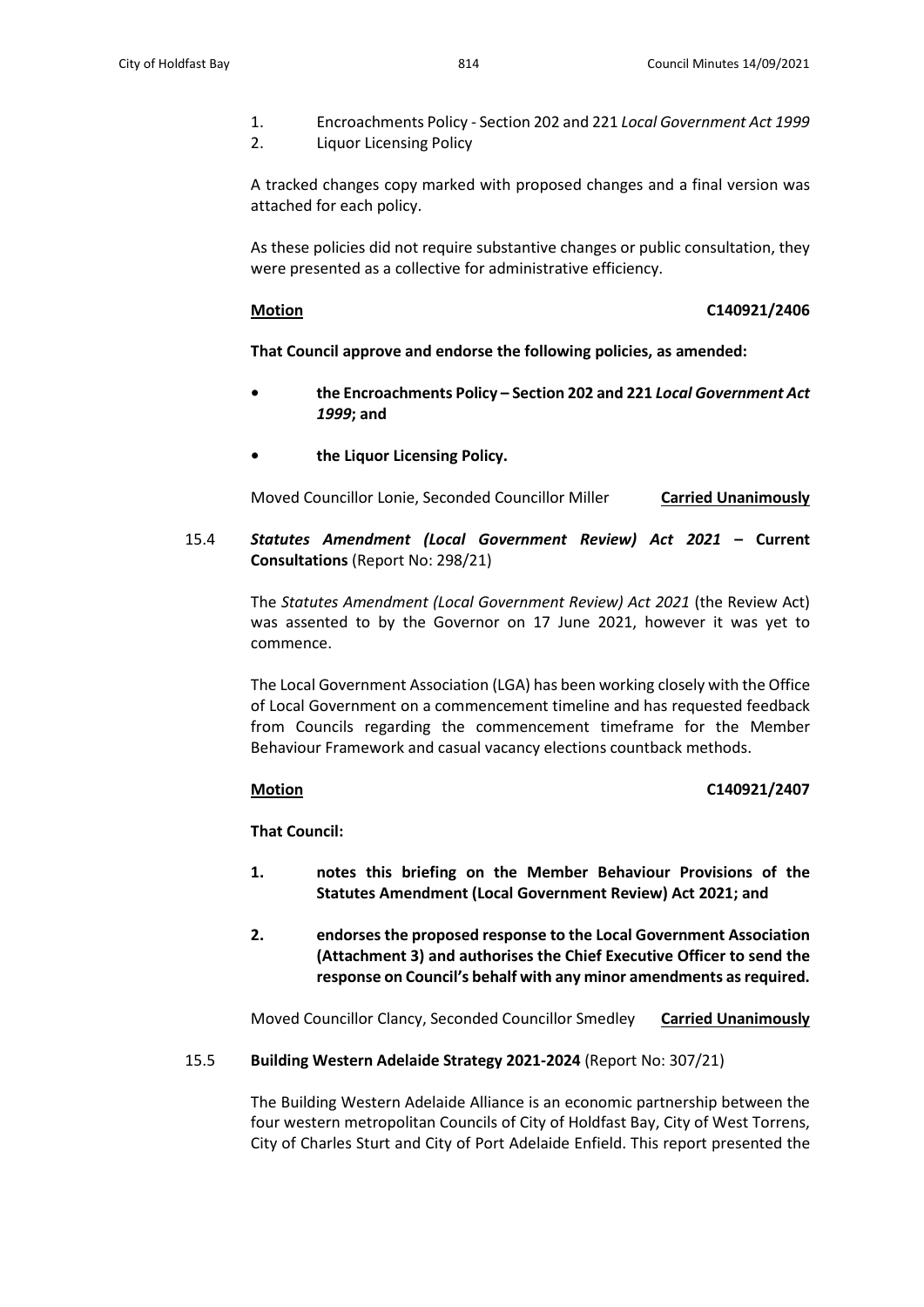Draft 2021-2024 Building Western Adelaide Economic Strategy that will outline the key areas of collaboration over the next three years.

## **Motion C140921/2408**

**That Council:**

- **1. notes the Building Western Adelaide Strategy 2021-2024; and**
- **2. endorses the Draft Building Western Adelaide Strategy 2021-2024.**

Moved Councillor Snewin, Seconded Councillor Lonie **Carried Unanimously**

15.6 **Approval of the Draft Dog and Cat Management Plan** (Report No: 308/21)

Section 26A of the *Dog and Cat Management Act 1995* (the Act) creates a statutory obligation on Council to develop a plan, every 5 years, relating to the management of dogs and cats in the area. The attached draft Dog and Cat Management Plan (the Plan) 2022-2026 was submitted to Council, following public consultation, for endorsement.

Feedback from the consultation has been considered and can be addressed effectively with the proposed strategies within the plan.

In addition, the draft plan was submitted to the Dog and Cat Management Board and has been approved.

## **Motion C140921/2409**

**That Council endorse the draft Dog and Cat Management Plan to then be finalised and submitted to the Dog and Cat Management Board.**

Moved Councillor Lindop, Seconded Councillor Smedley **Carried Unanimously**

## 15.7 **New Lease Agreements – Community Centres** (Report No: 311/21)

Council's lease agreements with Brighton Over 50's Social Club Incorporated in respect of the Brighton Community Centre, Young Men's Christian Association Incorporated in respect of the Holdfast Bay Community Centre and Glenelg Brass Band Incorporated in respect of the Glenelg North Community Centre each expired on 30 June 2021.

It was recommended that Council enters into a new lease agreement in respect of the each of the said community centres with the relevant long term tenants in respect of the relevant community centre for a term of five (5) years commencing on 1 July 2021 and expiring on 30 June 2026 and otherwise on the terms and conditions as agreed with each tenant and as set out in the Community Centre Leasing Policy.

Full details of the proposal were outlined within this report.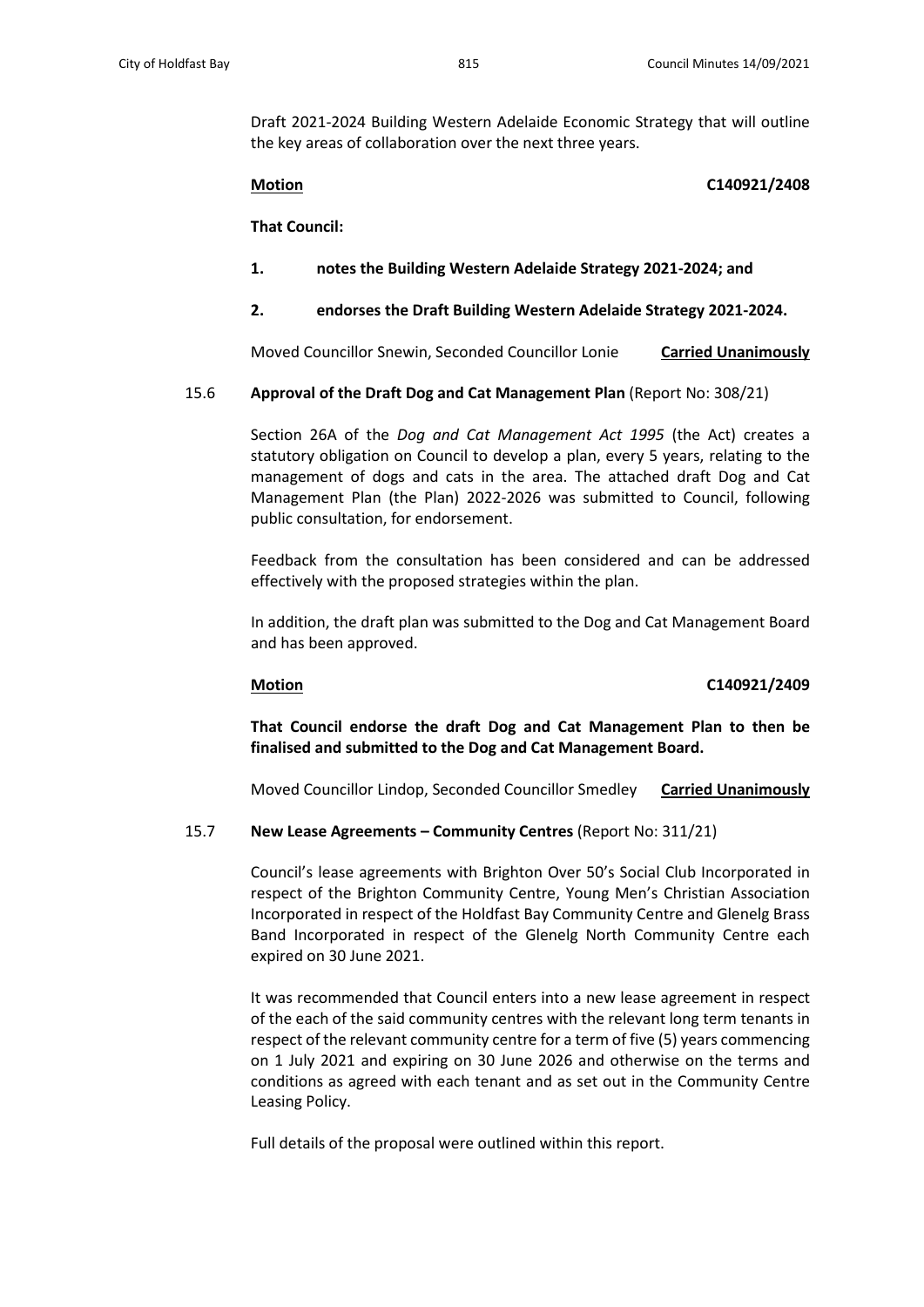**Motion C140921/2410**

- **1. That Council enters into three (3) new leases as follows:**
	- **a. Brighton Over 50's Social Club Incorporated over the whole of the land contained in Certificate of Title Volume 5664 Folio 439 for a term of five (5) years commencing on 1 July 2021 and expiring on 30 June 2026 with a commencing annual rent of \$10 plus GST;**
	- **b. Young Men's Christian Association Incorporated over the whole of the land contained in Certificate of Title Volume 5933 Folio 501 for a term of five (5) years commencing on 1 July 2021 and expiring on 30 June 2026 with a commencing annual rent of \$458.96 plus GST; and**
	- **c. Glenelg Brass Band Incorporated over the whole of the land contained in Certificate of Title Volume 5511 Folio 96, and a portion of the land contained in Certificate of Title Volume 5553 Folio 244 for a term of five (5) years commencing on 1 July 2021 and expiring on 30 June 2026 with a commencing annual rent of \$237.83 plus GST.**
- **2. That the Mayor and Chief Executive Officer be authorised to execute and seal any documents required to give effect to the said leases.**

Moved Councillor Lonie, Seconded Councillor Abley **Carried Unanimously**

- **16. RESOLUTIONS SUBJECT TO FORMAL MOTIONS -** Nil
- **17. URGENT BUSINESS – SUBJECT TO THE LEAVE OF THE MEETING -** Nil
- **18. ITEMS IN CONFIDENCE**
	- 18.1 **Minutes – Audit Committee Meeting – 25 August 2021** (Report No: 303/21)

**Motion – Exclusion of the Public – Section 90(3)(d) Order C140921/2411**

- **1 That pursuant to Section 90(2) of the** *Local Government Act 1999* **Council hereby orders that the public be excluded from attendance at this meeting with the exception of the Chief Executive Officer and Staff in attendance at the meeting in order to consider Report No: 303/21 Minutes - Audit Committee Meeting – 25 August 2021 in confidence.**
- **2. That in accordance with Section 90(3) of the** *Local Government Act 1999* **Council is satisfied that it is necessary that the public be excluded to consider the information contained in Report No: 303/21 Minutes – Audit Committee Meeting – 25 August 2021 on the following grounds:**
	- **d. pursuant to Section 90(3)(d) of the Act, the information to be received, discussed or considered in relation to this Agenda**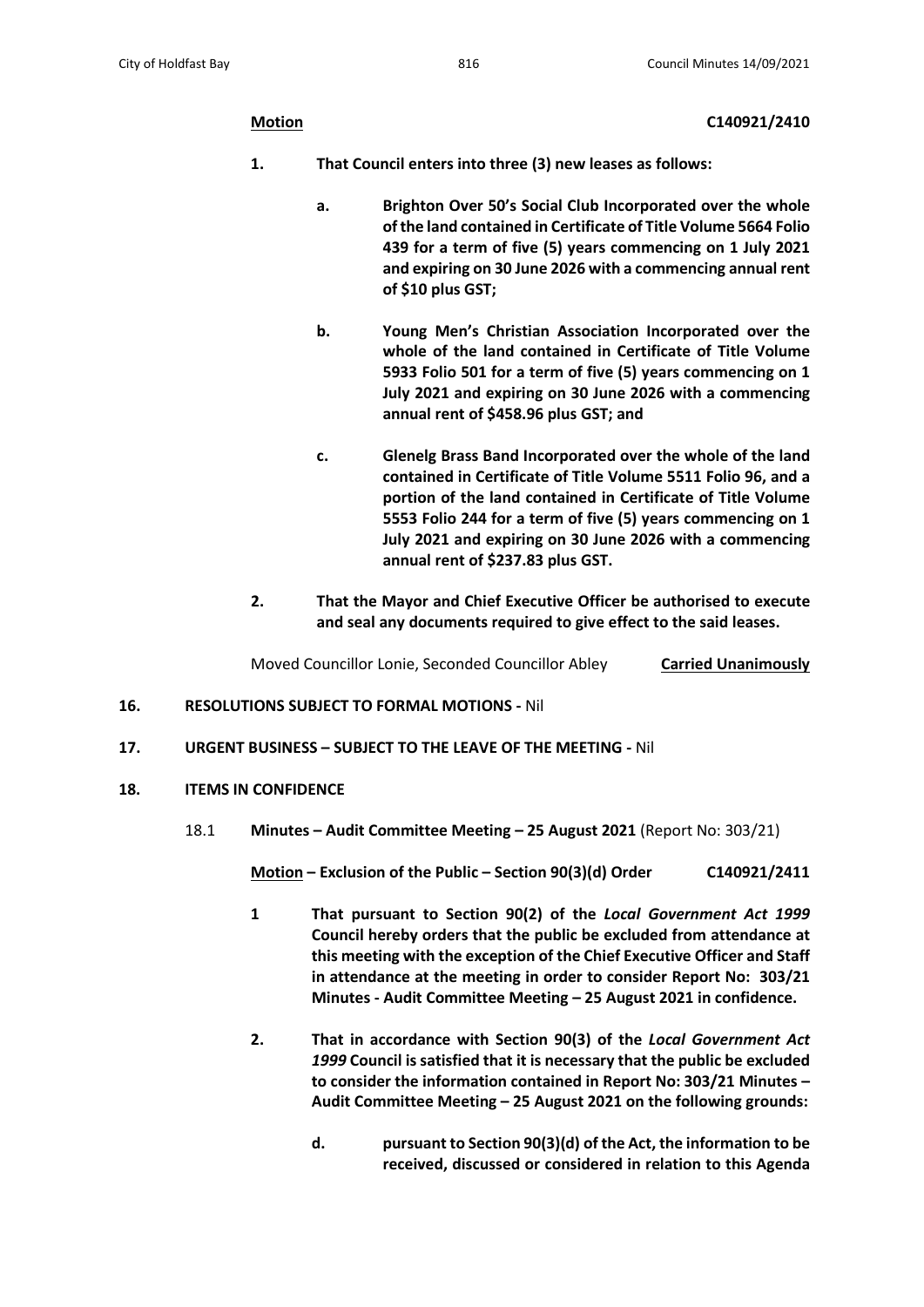**Item is commercial information of a confidential nature (not being a trade secret) the disclosure of which could reasonably be expected to prejudice the commercial position of the person who supplied the information, or to confer a commercial advantage on a third party; and would in balance be contrary to the public interest.**

**In addition, the disclosure of this information would, on balance, be contrary to the public interest. The public interest in public access to the meeting has been balanced against the public interest in the continued non-disclosure of the information. The benefit to the public at large resulting from withholding the information outweighs the benefit to it of disclosure of the information.** 

**3. The Council is satisfied, the principle that the meeting be conducted in a place open to the public, has been outweighed by the need to keep the information or discussion confidential.**

| Moved Councillor Abley, Seconded Councillor Smedley | <b>Carried Unanimously</b> |
|-----------------------------------------------------|----------------------------|
|-----------------------------------------------------|----------------------------|

## **RETAIN IN CONFIDENCE - Section 91(7) Order C140921/2412**

**That having considered Agenda Item 19.1 Minutes – Audit Committee Meeting – 25 August 2021 - Report No 303/21 in confidence under Section 90(2) and (3)(d) of the** *Local Government Act 1999***, the Council, pursuant to Section 91(7) of that Act orders that the report and attachment, be retained in confidence for a period of six months and the Chief Executive Officer is authorised to release the documents when the Audited Financial Statements are presented to Council.**

Moved Councillor Smedley, Seconded Councillor Snewin **Carried**

18.2 **Event Activation** (Report No: 310/21)

**Motion - Exclusion of the Public – Section 90(3)(d) Order C140921/2413**

- **1 That pursuant to Section 90(2) of the** *Local Government Act 1999* **Council hereby orders that the public be excluded from attendance at this meeting with the exception of the Chief Executive Officer and Staff in attendance at the meeting in order to consider Report No: 310/21, Event Activation in confidence.**
- **2. That in accordance with Section 90(3) of the** *Local Government Act 1999* **Council is satisfied that it is necessary that the public be excluded to consider the information contained in Report No: 310/21, Event Activation on the following grounds:**
	- **d. pursuant to section 90(3)(d) of the Act, the information to be received, discussed or considered in relation to this Agenda Item is commercial information of a confidential nature (not**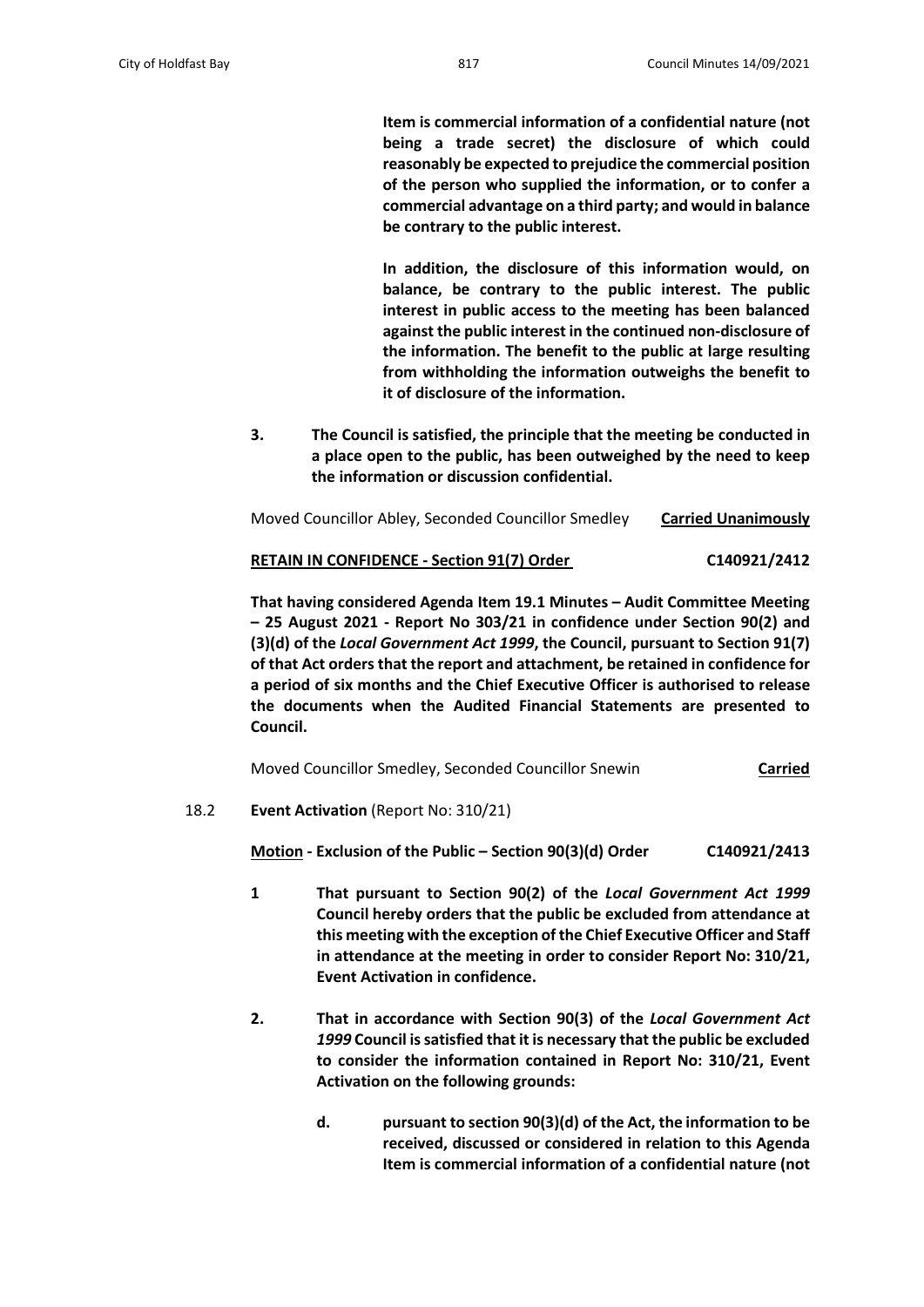**being a trade secret) the disclosure of which could reasonably be expected to prejudice the commercial position of the person who supplied the information.**

**State Opera South Australia (not being an employee of the Council, or a person engaged by the Council), has requested this information to remain confidential.**

**In addition, the disclosure of this information would, on balance, be contrary to the public interest. The public interest in public access to the meeting has been balanced against the public interest in the continued non-disclosure of the information. The benefit to the public at large resulting from withholding the information outweighs the benefit to it of disclosure of the information.** 

**3. The Council is satisfied, the principle that the meeting be conducted in a place open to the public, has been outweighed by the need to keep the information or discussion confidential.**

| Moved Councillor Patton, Seconded Councillor Lonie | <b>Carried Unanimously</b> |
|----------------------------------------------------|----------------------------|
|                                                    |                            |

# **RETAIN IN CONFIDENCE - Section 91(7) Order C140921/2414**

**That having considered Agenda Item 18.2 Event Activation (Report No: 310/21) in confidence under section 90(2) and (3)(d) of the** *Local Government Act 1999***, the Council, pursuant to section 91(7) of that Act orders that the report and minutes be retained in confidence for a period of 12 months and/or the Chief Executive Officer is authorised to release the documents when the public announcement is made by the Event Organiser.**

Moved Councillor Patton, Seconded Councillor Miller **Carried Unanimously**

## **Conflict of Interest**

Councillor Miller declared a perceived conflict of interest for Item 18.3 Proposed Event Application (Report No: 313/21). The nature of the perceived conflict of interest (pursuant to Section 75 and 75A of the *Local Government Act 1999*) was that Cr Miller's employer has a business relationship with the event organiser.

Councillor Miller dealt with the perceived conflict of interest by making it known and leaving the meeting at 7.53pm.

18.3 **Proposed Event Activation** (Report No: 313/21)

**Motion - Exclusion of the Public – Section 90(3)(d) Order C140921/2415**

**1 That pursuant to Section 90(2) of the Local Government Act 1999 Council hereby orders that the public be excluded from attendance at this meeting with the exception of the Chief Executive Officer and Staff**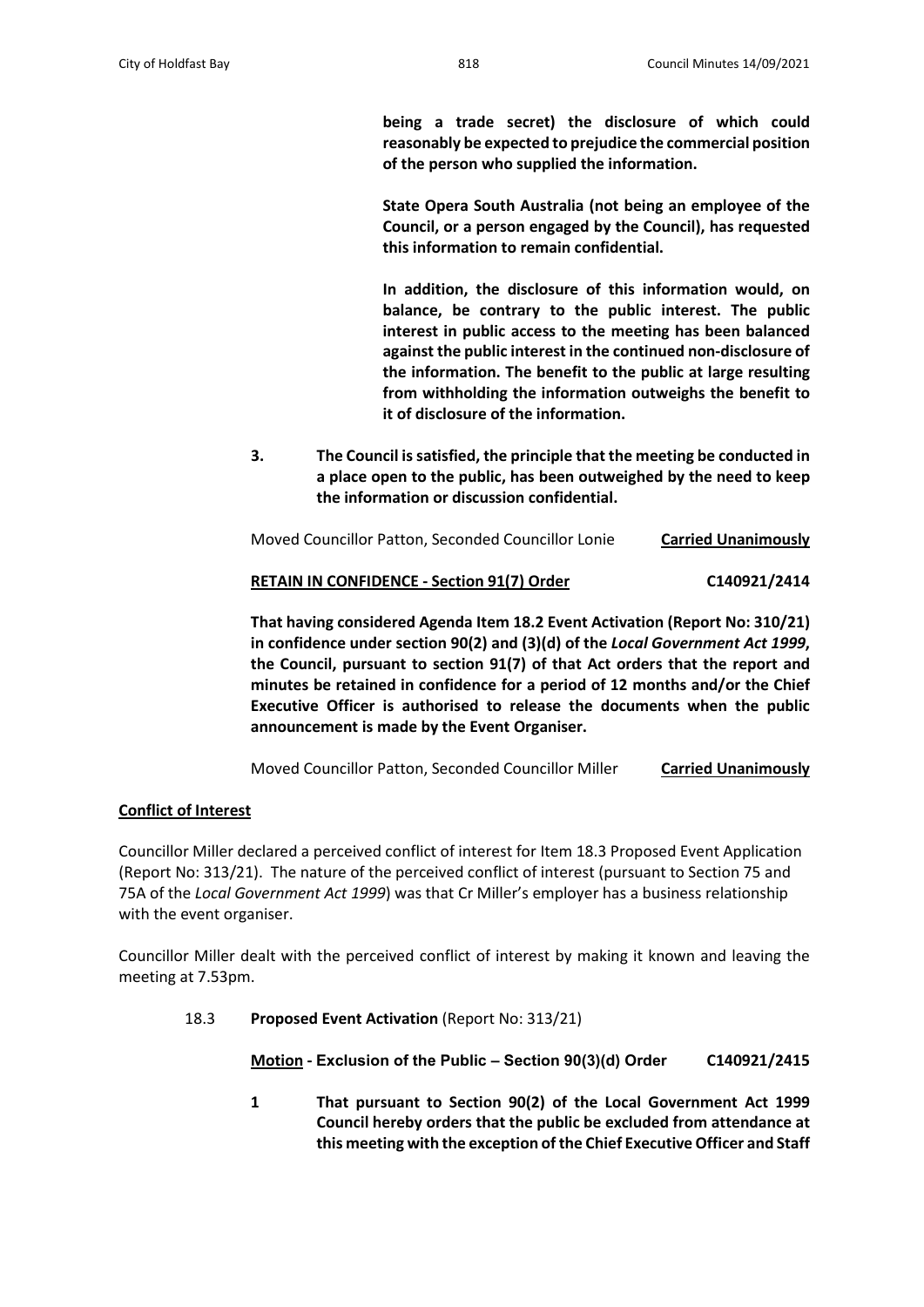**in attendance at the meeting in order to consider Report No: 313/21, Proposed Event Activation in confidence.**

- **2. That in accordance with Section 90(3) of the Local Government Act 1999 Council is satisfied that it is necessary that the public be excluded to consider the information contained in Report No: 313/21, Proposed Event Activation on the following grounds:**
	- **d. pursuant to section 90(3)(d) of the Act, the information to be received, discussed or considered in relation to this Agenda Item is commercial information of a confidential nature (not being a trade secret) the disclosure of which could reasonably be expected to prejudice the commercial position of the person who supplied the information.**

**Momentarily (not being an employee of the Council, or a person engaged by the Council), has requested this information to remain confidential.**

**In addition, the disclosure of this information would, on balance, be contrary to the public interest. The public interest in public access to the meeting has been balanced against the public interest in the continued non-disclosure of the information. The benefit to the public at large resulting from withholding the information outweighs the benefit to it of disclosure of the information.** 

**3. The Council is satisfied, the principle that the meeting be conducted in a place open to the public, has been outweighed by the need to keep the information or discussion confidential.**

Moved Councillor Lonie, Seconded Councillor Abley **Carried Unanimously**

**RETAIN IN CONFIDENCE - Section 91(7) Order C140921/2416**

**That having considered Agenda Item 18.3 Proposed Event Activation (Report No: 313/21) in confidence under section 90(2) and (3)(d) of the Local Government Act 1999, the Council, pursuant to section 91(7) of that Act orders that the report and minutes be retained in confidence for a period of 12 months and/or the Chief Executive Officer is authorised to release the documents when the public announcement is made by the Event Organiser.**

Moved Councillor Abley, Seconded Councillor Patton **Carried Unanimously**